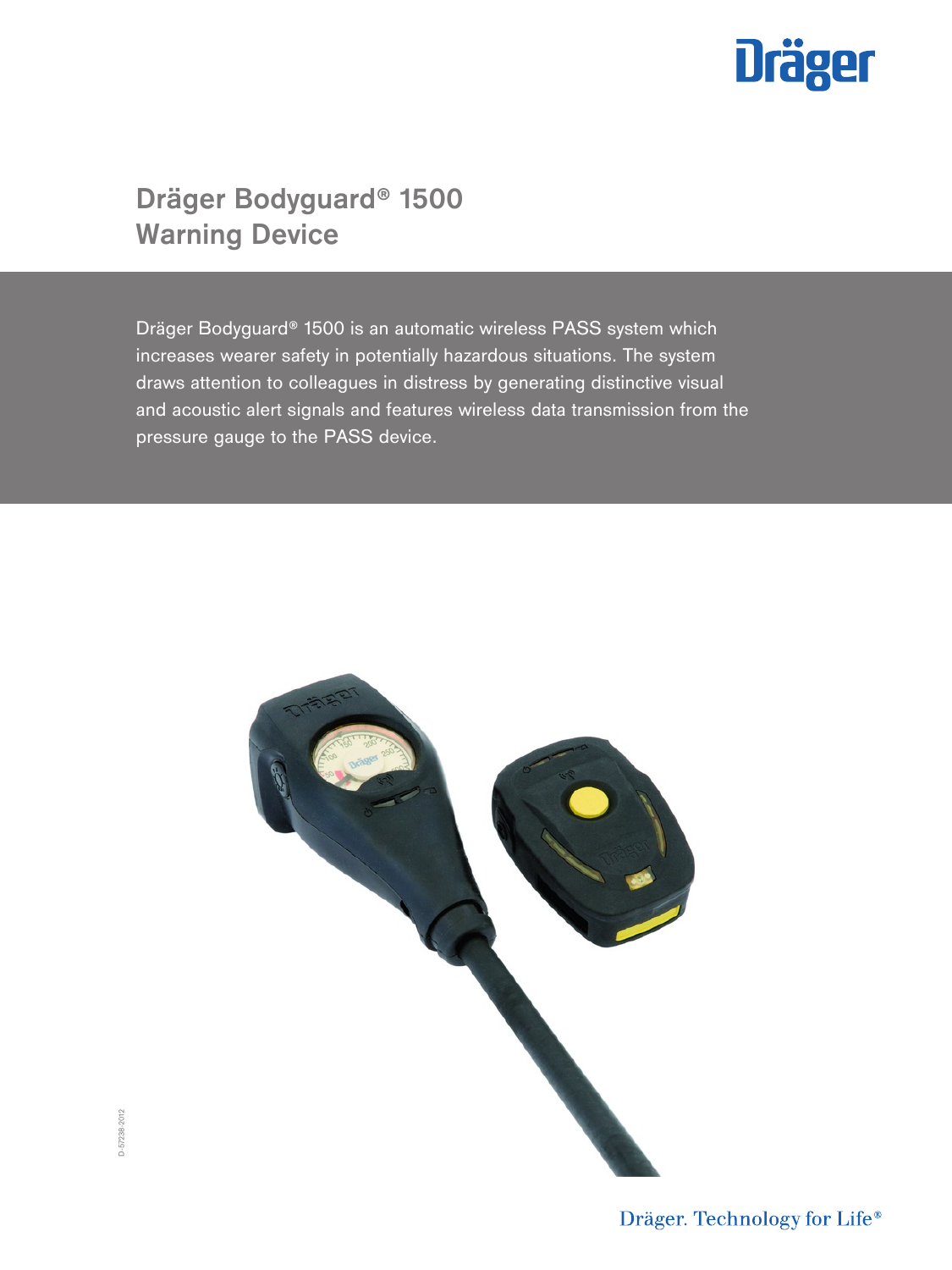## **Benefits**

#### **Enhanced safety**

The rugged Dräger Bodyguard 1500 personal alert safety system is designed for use by both professional and volunteer firefighters. During normal operation twin blue fascia LED's show the position of the wearer – even in conditions of poor visibility. The backlit Tx Gauge wirelessly transmits its pressure data to the PASS device and also to the Dräger FPS 7000 Head-Up-Display if being used. This feature provides automatic visual notification from the Tx Gauge and acoustic notification from the PASS when the air supply drops below user-defined limits, such as 2/3 or 1/3. If the pressure drops below 56 bar, the PASS device emits a warning signal. The backlight of the Tx Gauge begins to flash a visual alert. Should a firefighter remain motionless for more than 20 seconds, a pre-alert sounds. If this pre-alert is not cancelled by the user, the full alert (distinctive acoustic and visual alarms) is activated, letting other members of the team know that a fellow firefighter is in distress.

#### **Wireless operation**

Following an initial pairing procedure, a single Tx Gauge is uniquely paired to a Bodyguard 1500 PASS device. When the cylinder valve of the SCBA is opened, the Tx Gauge automatically sends a wakeup signal to the paired PASS device ensuring that it is activated before the firefighter enters the hazardous zone. Advanced wireless technology reduces the need for additional cables or wires, reducing potential snagging hazards.

#### **Durable design**

The Bodyguard 1500 system is robust and lightweight, capable of withstanding adverse environmental conditions such as heat and smoke commonly encountered by fire rescue teams. It is IP 67 rated for dust and water resistance as well as complying with the requirements of EN 137:2006 (type 2) for use in temperatures ranging from -30 °C up to 60 °C. The PASS device is supplied with both a clamp and a crocodile clip so that it can be worn at either the shoulder or the waist of the wearer. Large buttons make operation easy, even with gloved hands. Dräger Bodyguard 1500 has been designed with battery logistics very much in mind, to give up to 12 months of use before replacementsare needed, enabling change-over during annual service resulting in minimised downtime.

#### **Flexibility for the future**

The Dräger Bodyguard 1500 PASS unit can also be used as a standalone personal alert safety system without the Tx Gauge. Alternatively, upgrade kits are available which let you install Tx Gauges onto your existing SCBAs of the Plus and PSS series.

#### **Datalog of incident history and personalised settings**

The PASS device and the Tx Gauge both come with full data log functionality allowing downloads of incident history and the configuration of individual motion sensor timings using the Dräger RFID PC Link Module and a PC.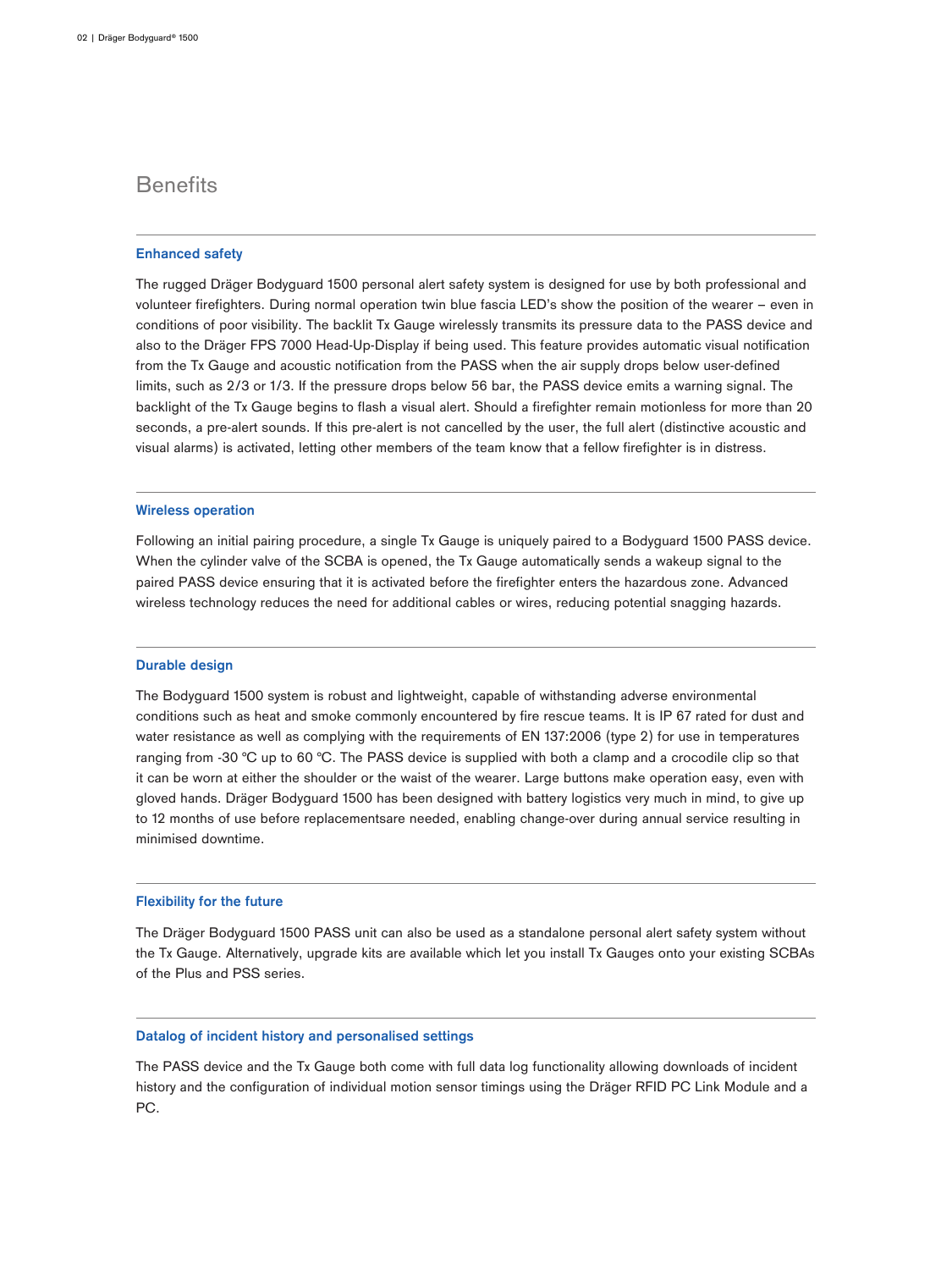# System components



#### **Dräger PSS® 3000**

The Dräger PSS® 3000 is a new generation of high performing breathing apparatus for firefighters. Combining comfort with exceptional pneumatic performance, it is designed for applications where simplicity and ease of use are key essentials. Lightweight yet robust, and easy to don, this advanced breathing apparatus provides the ultimate in breathing protection.

# D-4266-2010

#### **Dräger PSS® 5000**

The Dräger PSS® 5000 SCBA is a new generation high performance breathing apparatus for the professional firefighter. Combining advanced ergonomics with a wide range of configurable options the Dräger PSS® 5000 provides the user with the comfort and versatility to meet the demands of first responders whenever breathing protection is required.

### **Dräger PSS® 7000**

Developed by professionals for professionals, the Dräger PSS® 7000 breathing apparatus is a major milestone in our continuing development of breathing devices for the professional fire fighter.



#### **Dräger Compressed Air Breathing Cylinders**

Designed using leading technology and advanced materials, Dräger's range of Composite Cylinders can be used in any application where breathing becomes difficult or impossible.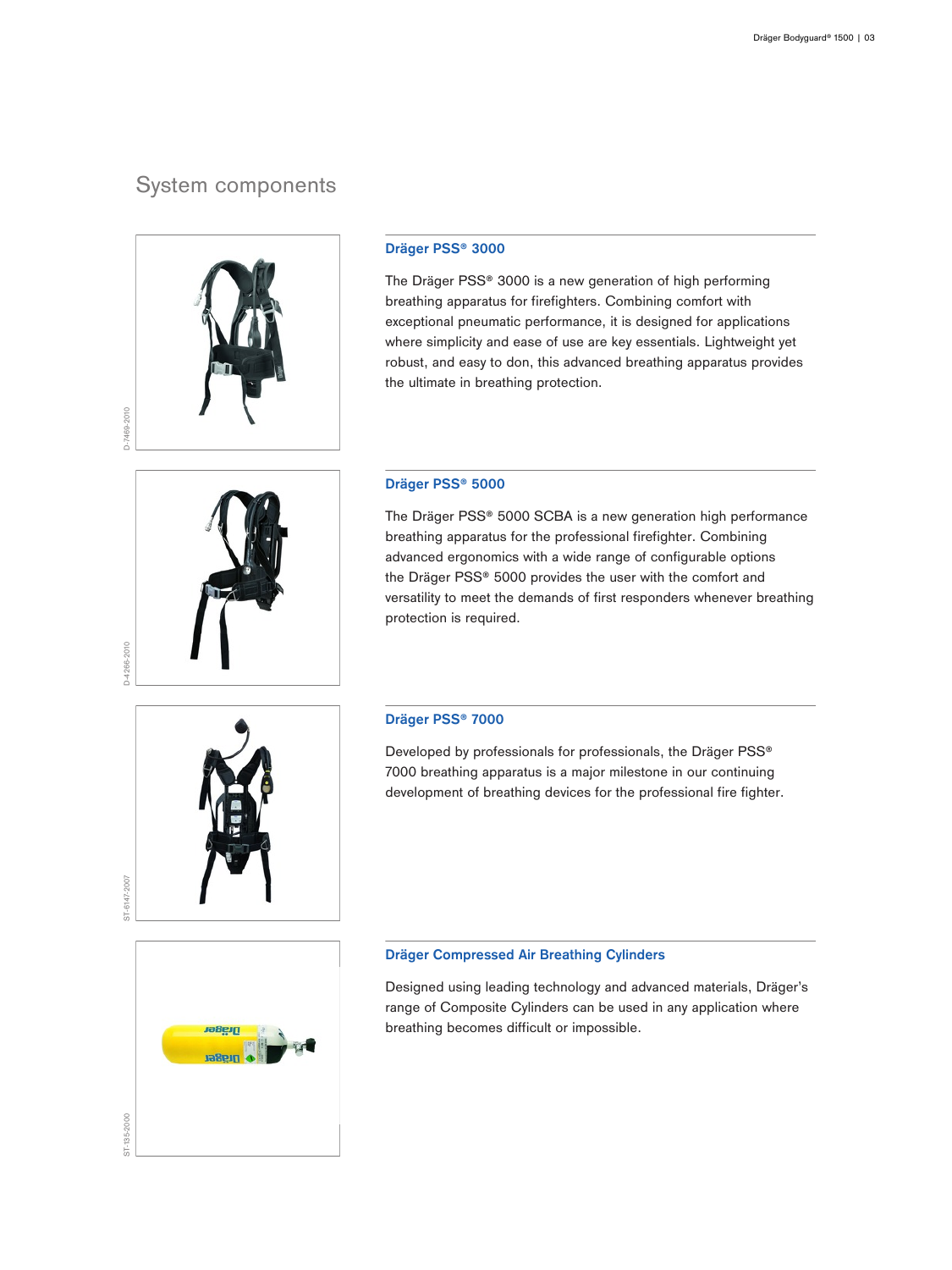# System components



#### **Dräger FPS® 7000 Head-up Display (HUD)**

One of the many benefits of the FPS® 7000 Facemask is the option of fitting a head up display. Always within the field of view the head up display allows easy monitoring of the cylinder contents without any manual action by the wearer.

# Related Products



#### **Dräger Bodyguard® 7000**

The Dräger Bodyguard® 7000 is an electronic monitoring unit which provides continuous monitoring of personal information and operational status of the Dräger PSS® 7000 and PSS® 5000 self contained breathing apparatus.



D-16516-2010

#### **Dräger Bodyguard® 1000**

Tough yet lightweight, the Dräger Bodyguard® 1000 is the newest addition to the Dräger Bodyguard® family of PASS devices. Designed to protect life by alerting the team when a wearer becomes motionless or distressed, the Dräger Bodyguard® 1000 emits clear and distinctive signals and alarms to ensure quick and effective recognition, even in the worst environmental conditions.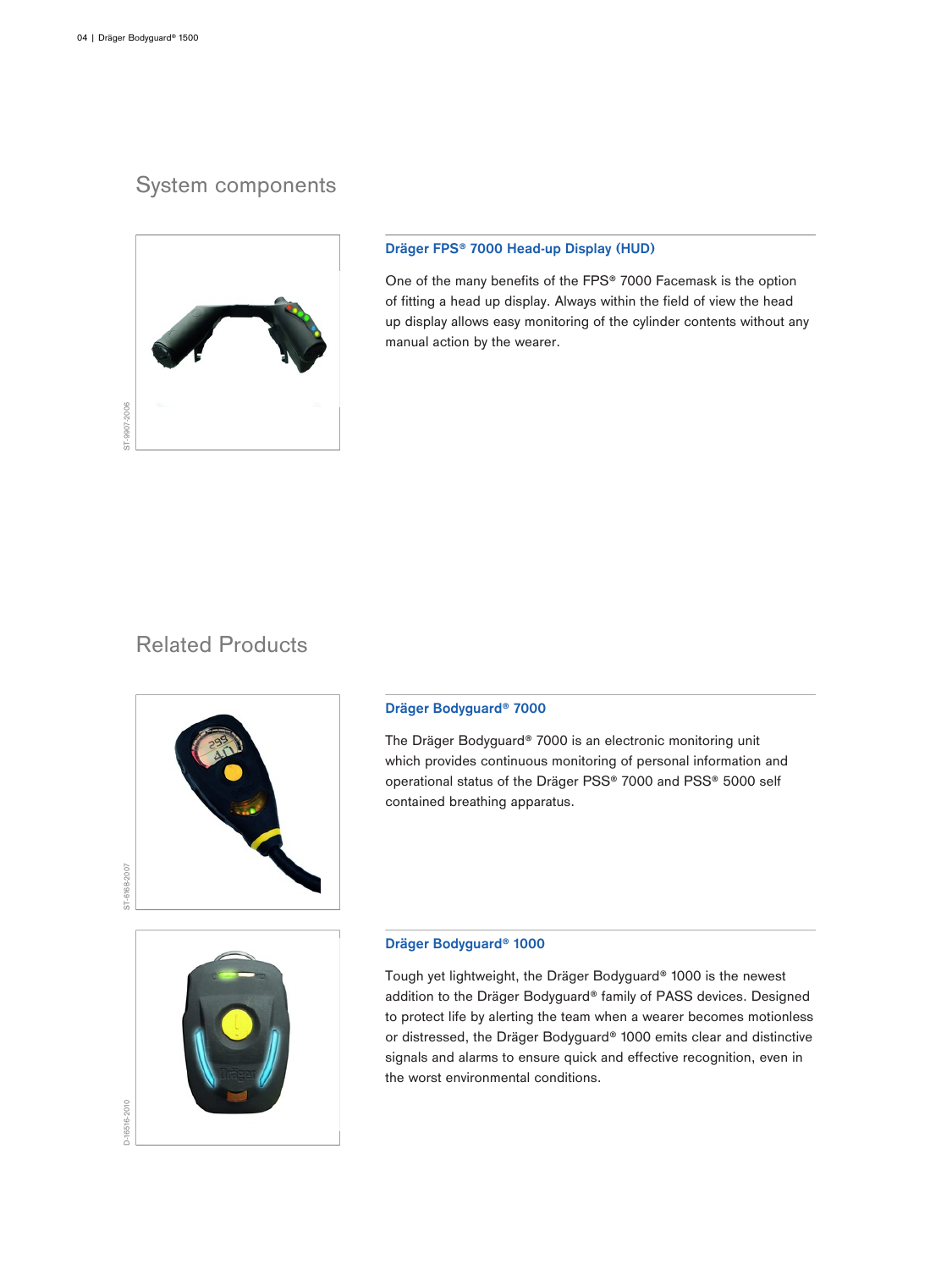# Related Products



#### **Dräger Bodyguard® II**

The Dräger Bodyguard® II is a fully electronic signal and warning unit for use with compressed air breathing apparatus and closedcircuit breathing apparatus. Combining a host of previously separate warning and monitoring devices into a single and simple to use instrument, the Bodyguard II is an ideal monitoring and safety solution for any first responder.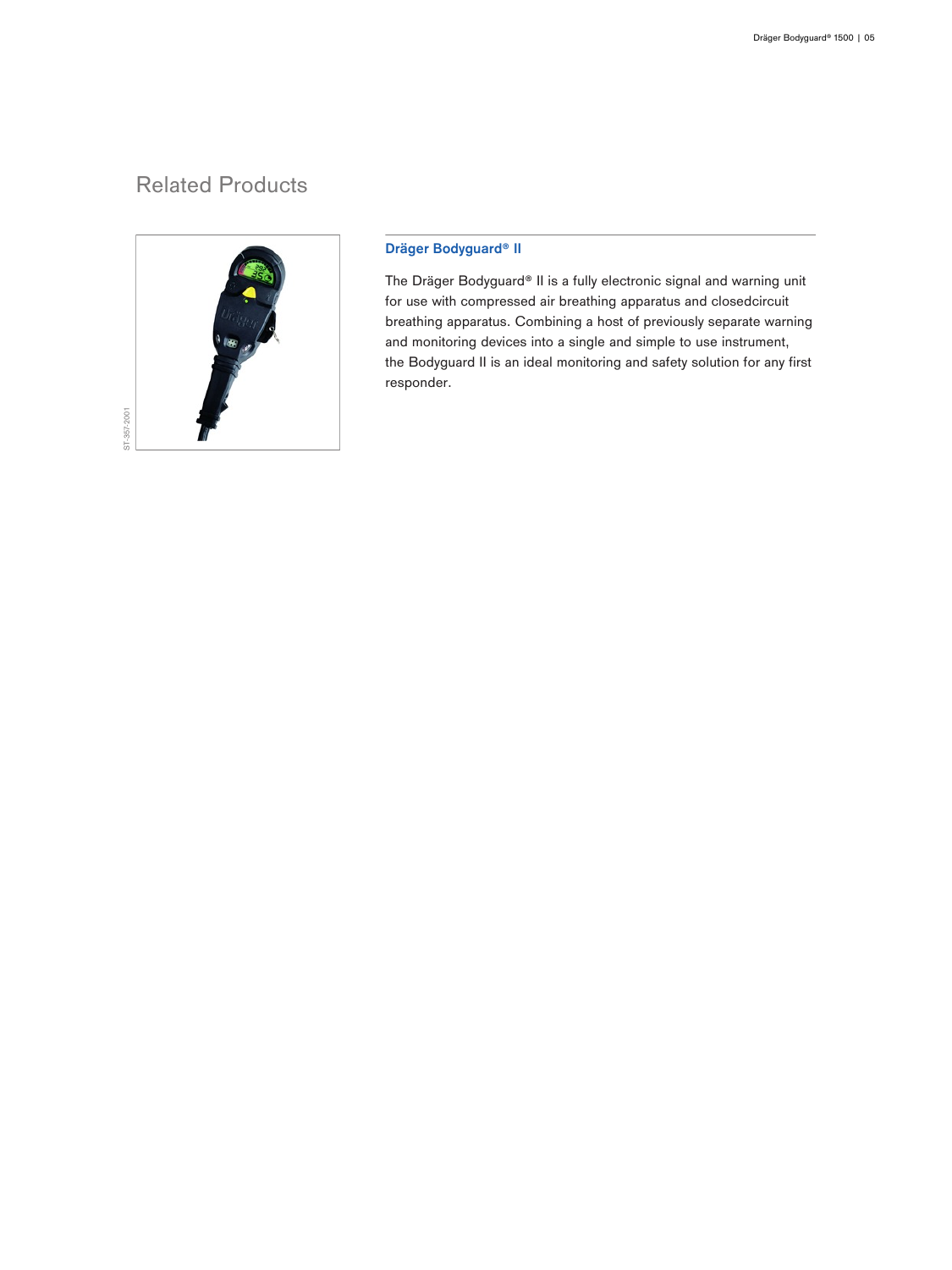# Technical Data

|                        | Bodyquard 1500 PASS                        | <b>Tx Gauge</b>                 |
|------------------------|--------------------------------------------|---------------------------------|
| Weight                 | 233 g (with batteries)                     | 377 g                           |
| <b>Dimensions</b>      | $100 \times 70 \times 40$ mm               | 160 x 75 x 60 mm                |
| <b>Upper Frequency</b> | 2900 (+/- 200) Hz                          |                                 |
| Alarm                  | 102 - 112 Laeg, 30s dBA                    |                                 |
| Pre-Alarm              | 86 - 112 Laeg, 30s dBA                     |                                 |
| <b>Battery</b>         | CR123 Panasonic Lithium (2 off)            | CR123 Panasonic Lithium (2 off) |
| <b>Operating Time</b>  | Up to 12 months                            | Up to 12 months                 |
|                        | 8 hours in alarm                           |                                 |
|                        | 2 hours in alarm after low battery warning |                                 |

# Ordering Information

| <b>DESCRIPTION</b>                                                                     | <b>ORDER-CODE</b> |
|----------------------------------------------------------------------------------------|-------------------|
|                                                                                        |                   |
| <b>PSS 7000*</b>                                                                       |                   |
| PSS 7000 SCS with Tx Gauge                                                             | 33 60 958         |
| PSS 7000 QC SCS with Tx Gauge                                                          | 33 60 960         |
| PSS 7000 SCS with Tx Gauge & Bodyguard 1500 PASS                                       | 33 60 962         |
| PSS 7000 QC SCS with Tx Gauge & Bodyguard 1500 PASS                                    | 33 60 964         |
| <b>PSS 5000*</b>                                                                       |                   |
| PSS 5000 DP SCS with Tx Gauge                                                          | 33 60 966         |
| PSS 5000 DP QC SCS with Tx Gauge                                                       | 33 60 969         |
| PSS 5000 DS SCS with Tx Gauge                                                          | 33 60 971         |
| PSS 5000 DS QC SCS with Tx Gauge                                                       | 33 60 974         |
| PSS 5000 DP SCS with Tx Gauge & Bodyguard 1500 PASS                                    | 33 60 975         |
| PSS 5000 DP QC SCS with Tx Gauge & Bodyguard 1500 PASS                                 | 33 60 978         |
| PSS 5000 DS SCS with Tx Gauge & Bodyguard 1500 PASS                                    | 33 60 980         |
| PSS 5000 DS QC SCS with Tx Gauge & Bodyguard 1500 PASS                                 | 33 60 983         |
| <b>PSS 3000</b>                                                                        |                   |
| PSS 3000 with Tx Gauge                                                                 | 33 60 984         |
| PSS 3000 with Tx Gauge & Bodyguard 1500 PASS                                           | 33 60 987         |
| <b>Upgrade Kits</b>                                                                    |                   |
| Tx Gauge Kit (including Bodyguard 1500 PASS)                                           | 33 60 992         |
| Tx Gauge Kit                                                                           | 33 60 139         |
| Bodyguard 1500 PASS (Button)                                                           | 33 60 839         |
| Bodyguard 1500 PASS (Tally)                                                            | 33 60 840         |
| PSS 7000 PC Link Module including software                                             | 33 56 560         |
| H.P. Hose Assembly                                                                     | 33 57 284         |
| * Twin cylinder variants (TCS) and twin cylinder variants with ChargAir also available |                   |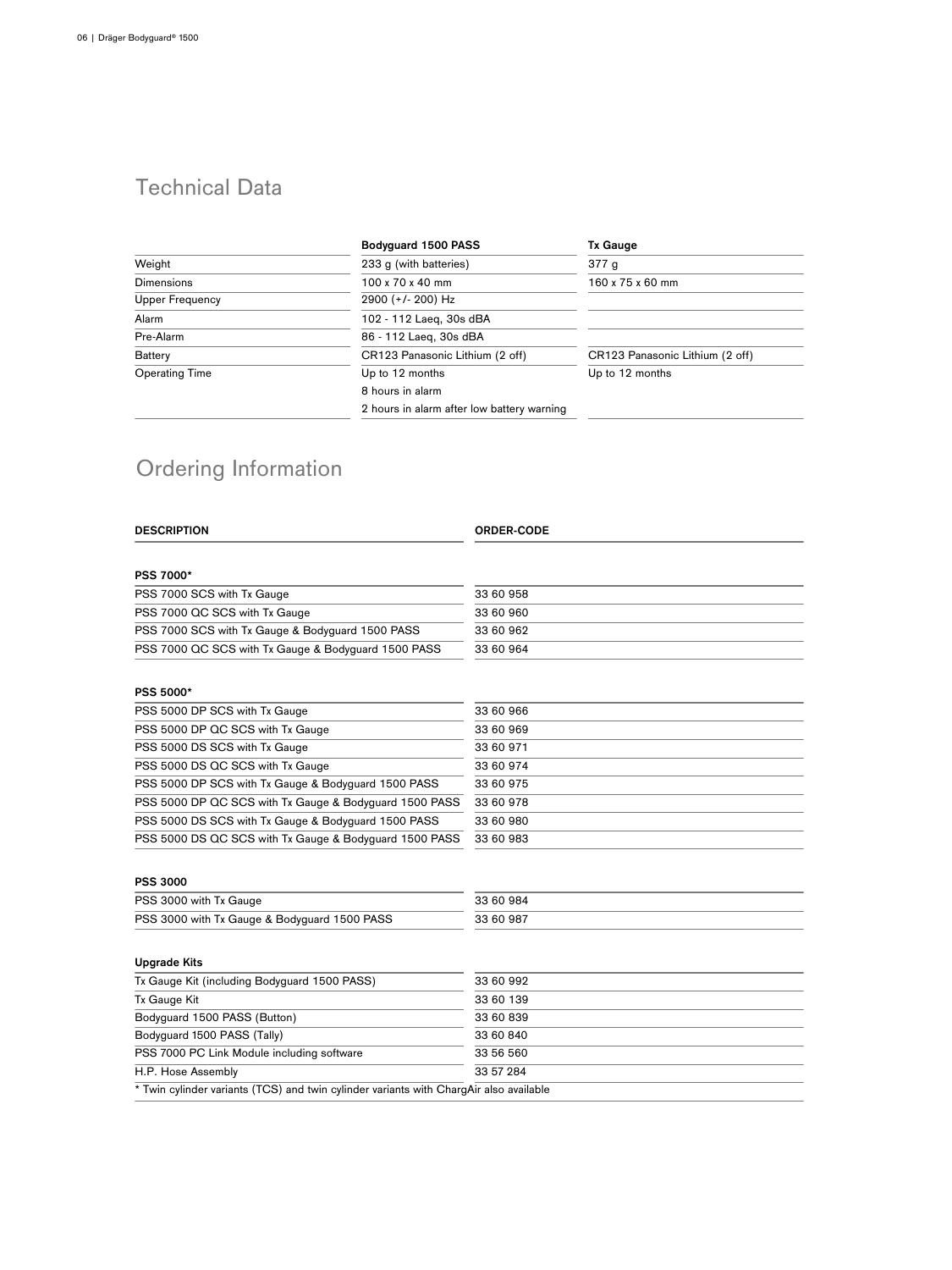Notes